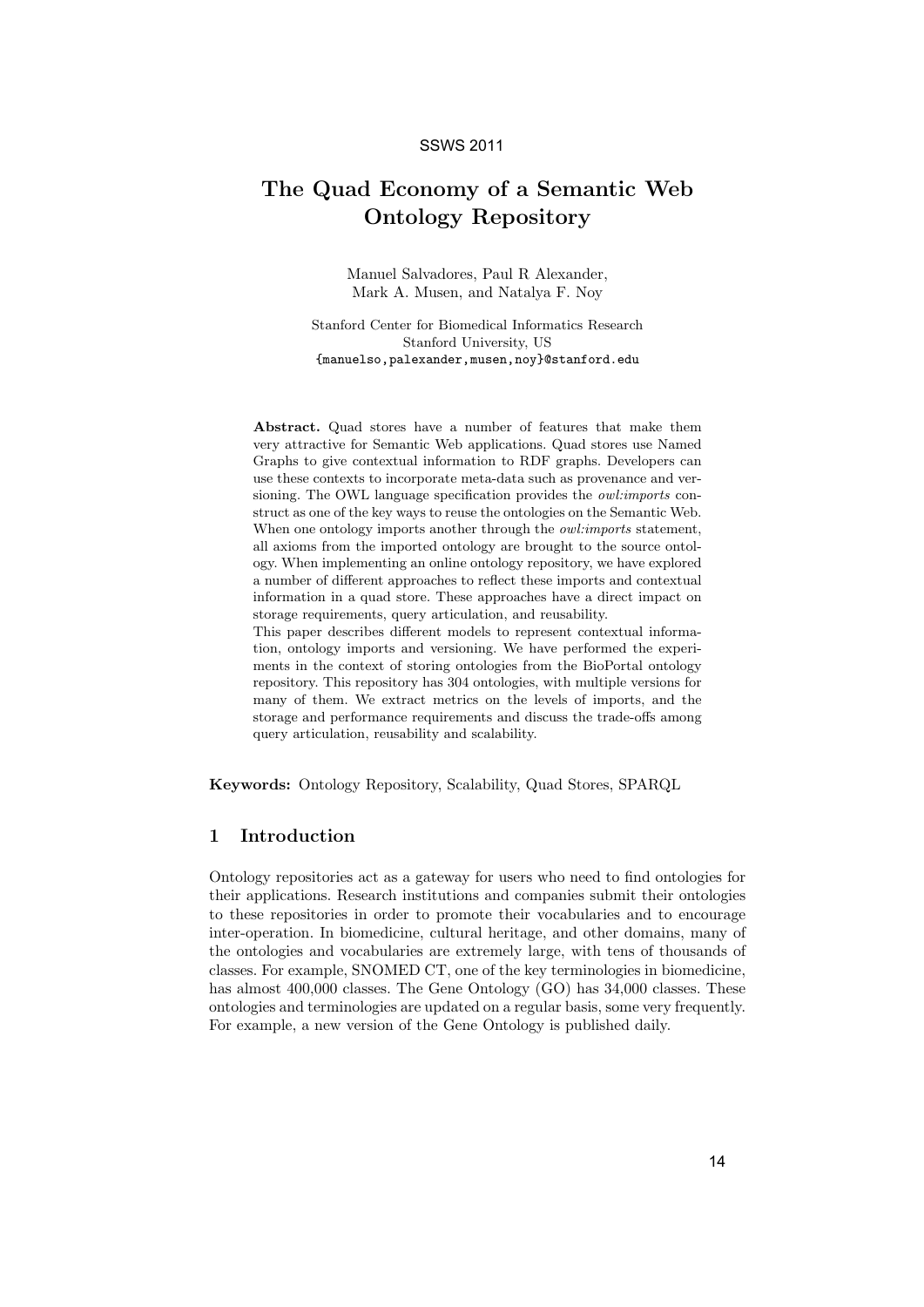In our laboratory, we have developed BioPortal, a community-based ontology repository for biomedical ontologies  $[1]$ .<sup>1</sup> Users can publish their ontologies to BioPortal, submit new versions, browse the ontologies, and access the ontologies and their components through a set of REST services. BioPortal provides search across all ontologies in its collection, a repository of automatically and manually generated mappings between classes in different ontologies, ontology reviews, new term requests, and discussions generated by the ontology users in the community.

At the time of this writing, BioPortal has 304 ontologies, with 5.3 million classes among them. Many of these ontologies have multiple versions in the repository. Many of the ontologies import one another or import ontologies that are not in the BioPortal repository. Finally, the ontologies come in a number of different formats, and thus are persisted in different backends using various APIs. There is a single Lucene index of classes to enable search across ontologies and the BioPortal REST API provides uniform access to all the ontologies in the repository so that API users can be agnostic about the individual formats. For each ontology, we provide access to the latest version of the ontology, and partial access to the earlier versions.

We are currently working on creating a single database—a quad store—for all the ontologies and their associated metadata. As part of the design, we evaluated the cost, in terms of data size, of representing and materializing various aspects of the ontologies, including the import structure of the ontologies. In this paper, we report on our analysis and the trade-offs with respect to representing a set of ontologies and their versions in a quad store.

Specifically, this paper makes the following contributions:

- We analyze the anatomy of a large-scale ontology repository with respect to the frequency of updates and the structure of imports among the ontologies
- We compare the storage requirements for representing the ontologies and their versions in a quad store, analyzing the effect of materializing imports.

# 2 Background

In this section, we provide background on the quad store technology, and its relationship to the SPARQL query language. We discuss the use of these technologies to represent and query ontology metadata.

#### 2.1 Quad Stores, Named-Graphs and RDF

The Resource Description Framework  $(RDF)^2$  is the core standard for representing data on the Semantic Web. The Semantic Web community is promoting RDF stores (or *triple stores*) as the key data storage technology. In an RDF store, data are not bound to a schema. Furthermore, we can assert data into an

 $^1$  http://bioportal.bioontology.org

 $^2$  http://www.w3.org/TR/2004/REC-rdf-concepts-20040210/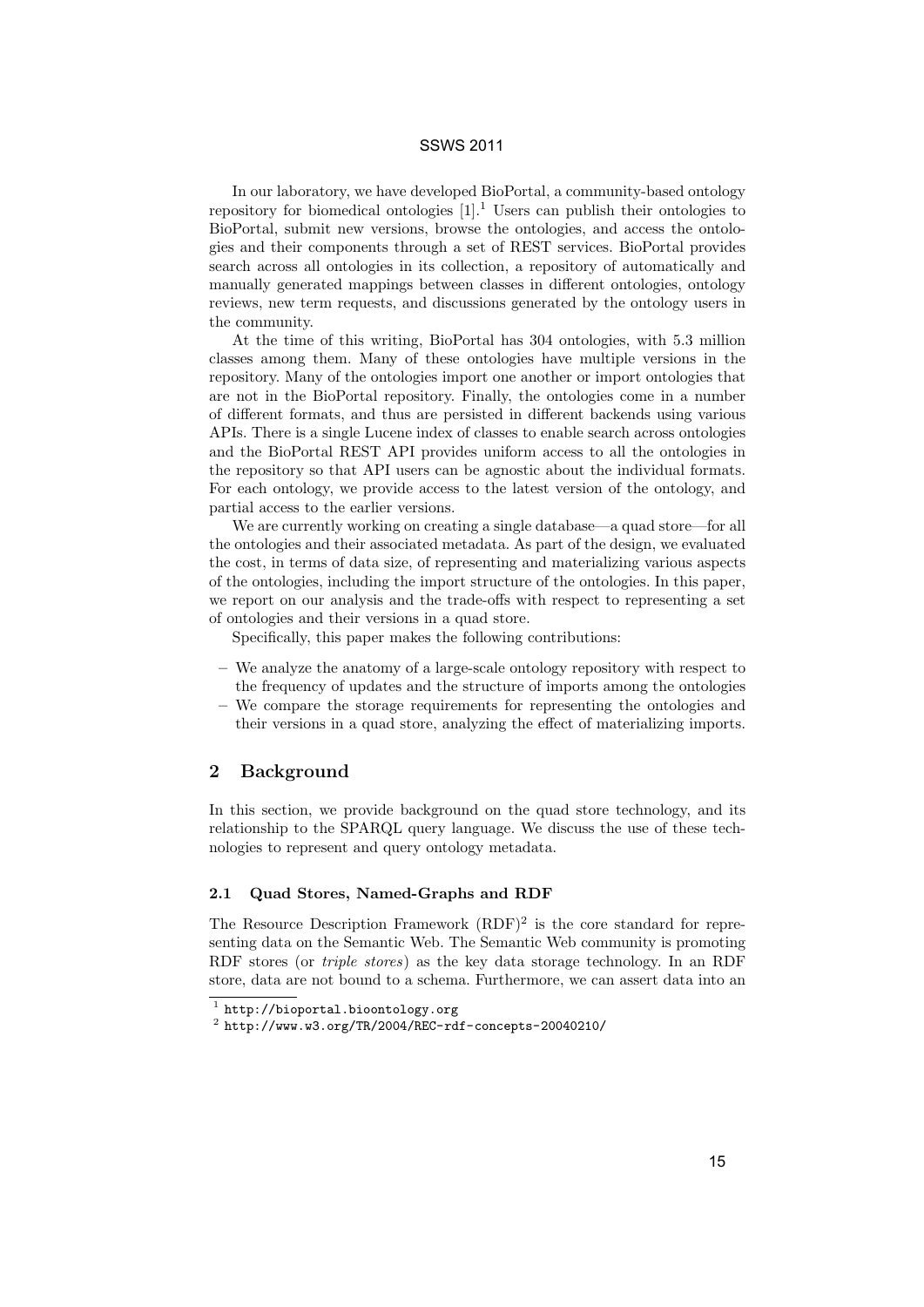RDF store directly from RDF sources where it is represented in native Semantic Web formats (e. g. RDF/XML or Turtle files). SPARQL is a query language designed to express queries for data viewed or stored as RDF. SPARQL introduces the notion of Named Graphs [4, 5] to represent and encapsulate distinct RDF Datasets.<sup>3</sup>

The notion of Named Graphs gave rise to the development of quad stores. A quad, unlike a triple, has a fourth component that often is referred as "namedgraph," "context" or "model." In this paper, for the sake of consistency, we will always refer to the fourth component as named-graph. Today, there are numerous RDF databases that in essence are quad stores due to their native support for named-graphs. Examples of these systems include 4store [8], Virtuoso [7], Jena TDB [11] and Sesame [3]. These tools, and many others, have adopted SPARQL as the language to query RDF graphs. SPARQL 1.0 defines a standard mechanism for querying named-graphs. This type of query can be achieved with either FROM NAMED or GRAPH clauses. There are two widely accepted formats to represent named-graphs in RDF: N-Quads [6] and TriG [2]. Most quad stores are compatible with these two formats. However, neither of these formats is an RDF standard. Indeed, graph identification in RDF was listed as one of the core working items in the RDF Next Steps Workshop and, possibly, it will be standardized as part of the next RDF specification.<sup>4</sup>

#### 2.2 Metadata, Versioning, Named-Graphs and SPARQL

Named graphs can be used in two ways. First, we can use them to represent statements about the same resource that were made in a different context. Each named graph contains statements that were made in a specific context (e.g., by a particular information source). Second, we can use named graphs to collect metadata and attach it to a document, in our case to attach metadata to an ontology.

BioPortal keeps several versions of each ontology. For each version, it holds metadata about its content, authorship, creation and modification dates, projects, categories, and so on. It is important that our backend infrastructure enables us to combine queries that filter information based on the metadata about both the ontologies and the content of the ontologies themselves. Quad store technology is the clear option to implement this kind of capability.

In quad stores, IRIs are used to identify graphs such that other statements can "say" things about graphs. This auto-referenceable mechanism allows us to incorporate metadata. As an example, the quads below—in TriG format—show how we can say things about a graph. In this example, we use the IRI GraphX to identify the named-graph that holds the ontology containing the term "Aromatic Amino Acids." Similarly, GraphXMetadata is the IRI where triples that say things about GraphX are held. This is just a simple example and is not necessarily the model that we will use to represent metadata for ontologies.

 $^3$  http://www.w3.org/TR/2008/REC-rdf-sparql-query-20080115/#rdfDataset

 $^4$  http://www.w3.org/2011/rdf-wg/wiki/TF-Graphs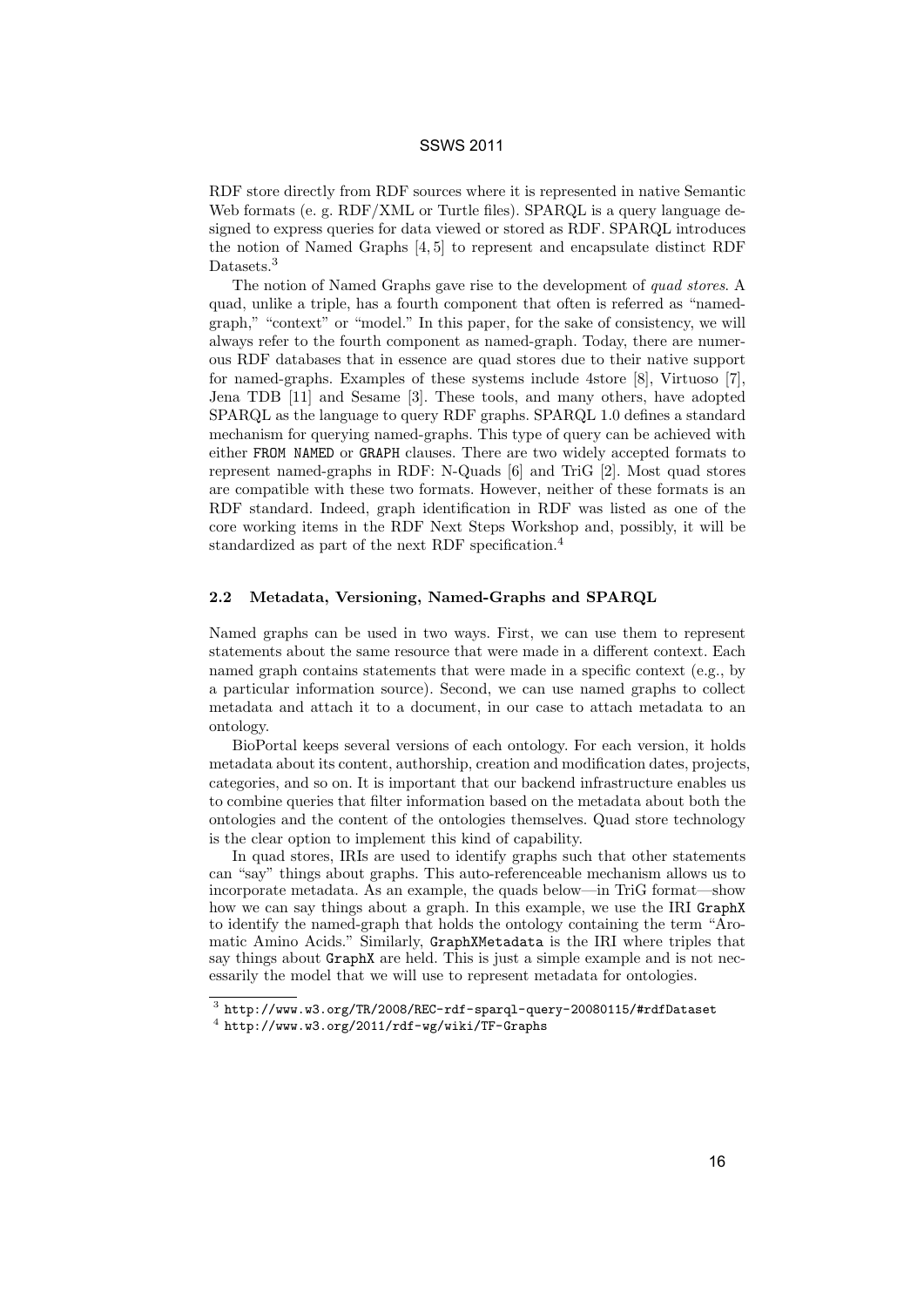```
:GraphX {
  :AromaticAminoAcid rdf:type owl:Class;
                    rdfs:subClassOf :SpecificAminoAcid, :AminoAcid;
                    rdfs:label "Aromatic Amino Acid" .
    (... some other ontological axioms in RDF/Turtle ...) }
:GraphXMetadata {
  :GraphX rdf:type owl:Ontology;
         dct:created "2001-09-01"^^xsd:date;
         rdfs:label "Amino Acid";
         dct:format "OWL";
         foaf:primaryTopic <http://bioportal.bioontology.org/ontologies/1054>;
   (... some other metadata statements ...) }
```
This technique has become very popular for RDF graph versioning. We could state things such as X is replaced by Y or that Z is a version of T. The data.gov.uk project uses a similar versioning model using named graphs [14].

As you can see, named-graphs are first-class objects in a quad store and the IRIs used to identify graphs become part of the global graph and can thus be retrieved with SPARQL queries. The SPARQL 1.0 specification defines two query clauses to filter and/or bind specific named-graphs. These clauses are FROM NAMED and GRAPH. For instance, with the following query, we would retrieve all the ontologies ?ont where a triple has a binding on subject or object to :SpecificAminoAcid. The query also selects the predicates ?p that match such bindings.

```
SELECT DISTINCT ?ont ?p WHERE {
   GRAPH ?g {
        { ?x ?p :SpecificAminoAcid . }
        UNION
        { :SpecificAminoAcid ?p ?x . }
    }
    ?g rdf:type owl:Ontology .
}
```
The GRAPH clause can be used both with query variables or constant IRIs depending on whether or not we need to match a specific named-graph or just filter out named-graphs that do not satisfy other conditions. FROM NAMED is used only to declare a set of graph IRIs where a set of triple patterns is going to be satisfied. Combining GRAPH and FROM NAMED is possible, and we can constrain queries to a set of graphs and still identify the graph which is the source of information.

As an example, the following query is applied over an RDF dataset that contains one default graph and two named graphs. Moreover, in the WHERE clause we obtain the graph where things of type :SpecificAminoAcid are bound. This query reflects the case where we can combine queries that retrieve both metadata and data about the ontologies.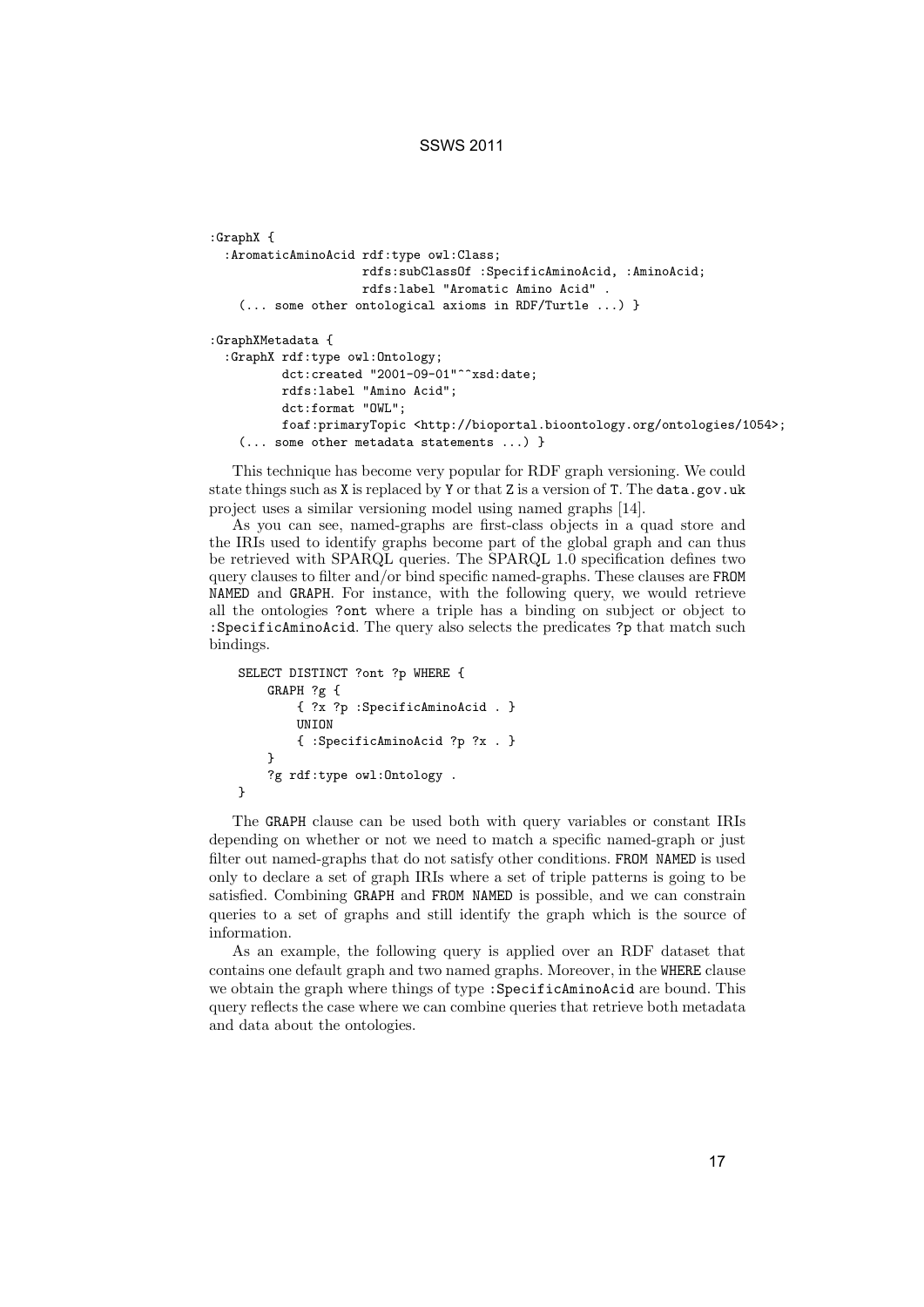```
SELECT ?g ?label_g ?s ?label_s
FROM :GraphMetadata
FROM NAMED :GraphX
FROM NAMED :GraphY
WHERE {
  GRAPH ?g {
        ?s rdf:type :SpecificAminoAcid .
        ?s rdfs:label ?label_s .
  }
   ?g rdfs:label ?label_g .
}
```
The next section describes BioPortal's architecture, its limitations and some reasons to motivate the replacement of the current backend technology with a more scalable solution.

# 3 Motivation

Two different motifs drive this research:

- 1. Scalability: The BioPortal backend interacts with several databases and APIs (Section 3.1). This variety of non-compatible sources makes it extremely hard to implement a uniform query interface across ontologies.
- 2. Provenance and Versioning: Currently, BioPortal treats every ontology as a whole, including the materialization of all the owl:imports. With this approach, it is very difficult to track provenance and to keep several versions of ontologies at the term/class level.

#### 3.1 BioPortal Architecture

BioPortal is an open library of biomedical ontologies that may be accessed using a Web-based user interface or RESTful Web services.<sup>5</sup> The Web-based user interface allows users to browse, search, and visualize ontologies and also facilitates community participation in the ontology lifecycle, including providing reviews of ontologies, mappings between terms, comments, and new term proposals.

This Web-based user interface is driven by a variety of RESTful services, including services that expose information about terms in ontologies, mappings, notes, and metadata about the ontologies themselves. This metadata includes the information on who uploaded each ontology into the system, which authorities support it, the size of the ontology, and other information that is specific to BioPortal. These RESTful services are accessed using standard HTTP verbs (POST, GET, PUT, DELETE) that are roughly equivalent to create, retrieve, update, and delete operations.

Users of these services are able to access all the ontology formats using a standard XML output, which is one of the major advantages of using BioPortal

 $^5$  http://bioportal.bioontology.org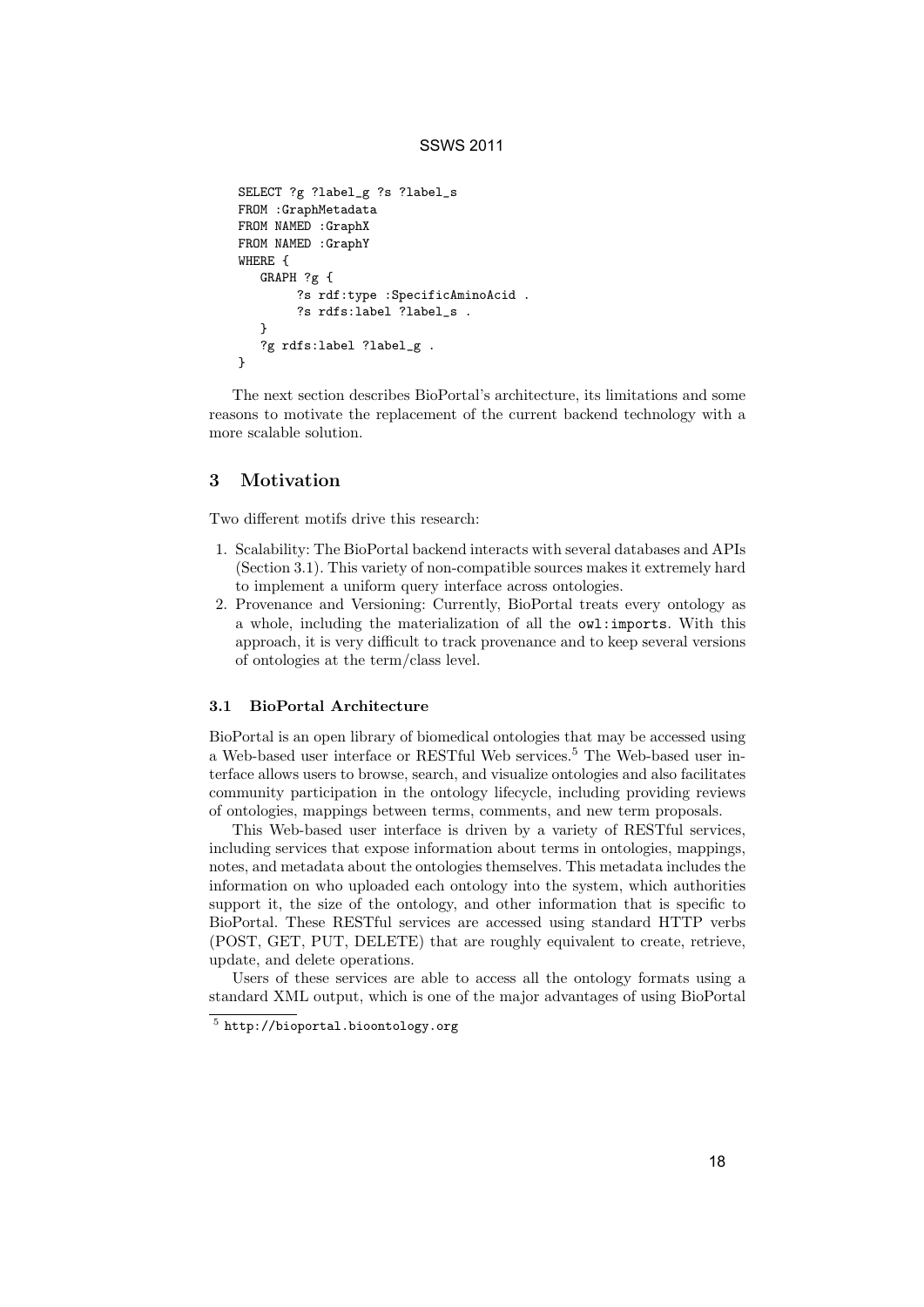

Fig. 1. BioPortal Architecture

over other systems that provide access to ontological content. Unfortunately, supporting the variety of ontology formats and related artifacts (mappings, notes, metadata) adds several layers of complexity over a traditional RDBMS solution.

In order to support multiple ontology formats, BioPortal currently utilizes two applications, LexEVS and Protégé. LexEVS is responsible for parsing and storing terminologies in formats that are primarily used in the biomedical domain: OBO Format and Rich Release Format (RRF). Protégé handles OWL, OWL2, and Protégé Frames (Figure 1). The systems use two entirely different models for storing information: Protégé relies on a RDBMS solution; LexEVS uses a combination of RDBMS and file-based storage.

In addition to ontology content, we also track a set of metadata related to each ontology in the system. We represent the metadata using an OWL ontology that we developed for this purpose, the BioPortal Metadata Ontology [10]. The metadata itself are a set of instances in this OWL ontology. Thus, we ultimately use the Protégé database backend as a store for metadata information. Protégé provides a flexible model for working with data and is well-suited for integrating and extending existing ontologies, such as the Ontology Metadata Vocabulary  $(OMV)$  [12]. Unfortunately, Protégé lacks some functionality that is generally accepted as standard on quad storage platforms, including the ability to query easily across records in different ontologies and scalability into the tens-of-million triples range.

Therefore, as you can see in Figure 1, there is no single uniform storage for the ontologies or their metadata. We implement this uniform layer through an API.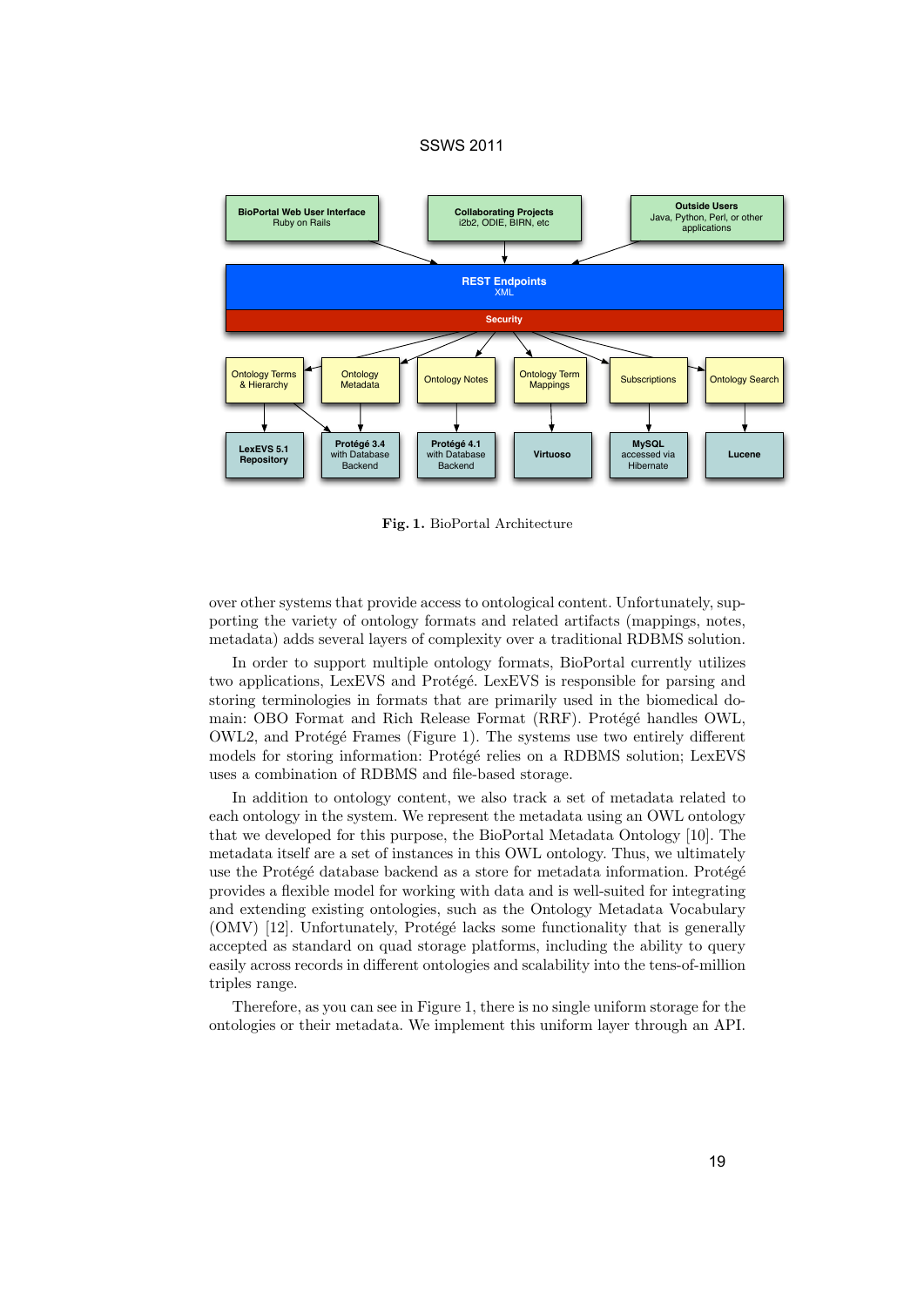However, as the amount of information in BioPortal grew, we faced scalability issues with this approach.

We needed to represent 4.5 million term mappings between terms in Bio-Portal ontologies. Each mapping connects two terms from different ontologies, source and target. Each mapping also has several metadata properties associated with it. Protégé was not scalable enough for this dataset and thus we decided to represent the mappings in a quad store. Quad stores provided us with the same kind of flexibility that Protégé offers with the added ability to scale easily to support millions of triples and to provide opportunities for members of the Semantic Web community to query our data using a SPARQL endpoint.

However, using a quad store only for mappings turned out to have its own scalability problems: The triples that represent mappings are completely isolated from the storage of the ontologies themselves in Protégé and LexEVS. The mapping triples had only the URIs for the source and target terms. Thus, if the user needed labels, or any other information about these terms, a single query in the system that generated a result set with ten mappings needs at least 20 queries in order to correlate information about related terms. The BioPortal Web-based user interface shows 100 mappings on each page, and therefore at least 200 calls to the RESTful services are required to retrieve term information for a single page. While we do cache results, the experience can be less than ideal for users.

The same type of issues arise when examining systems for providing ontology notes, provisional terms, or any information about ontology content that isn't restricted to a single ontology, such as a query that looks for terms that share an ID across all ontologies. We implemented a Lucene-based index to overcome some of these issues, which will remain an integral part of the BioPortal architecture due to its speed in performing free-text searches. However, we clearly need a more comprehensive, scalable, and uniform solution.

Moreover, it is worth mentioning that both BioPortal's UI and REST API have been growing in traffic over the last three years. The number of page views has quadrupled between Q2 2009 and Q1 2011 (see Figure 2, top chart). Furthermore, BioPortal users proved to be very loyal and use the service frequently. Almost 45% of them visit the site at least 15 times per month and 18% return to the site 50 times or more (see Figure 2, bottom chart). The use of the REST services has experienced outstanding growth in 2011. The average number of hits per month grew from 3M hits in 2010 to 122M hits in 2011. <sup>6</sup> Our commitment to serve this growing demand is one of the primary motivations to undertake the project of migrating towards a more scalable infrastructure.

 $6$  We consider the average hits per month in order to be able to compare 12 months from 2010 versus 7 months in 2011.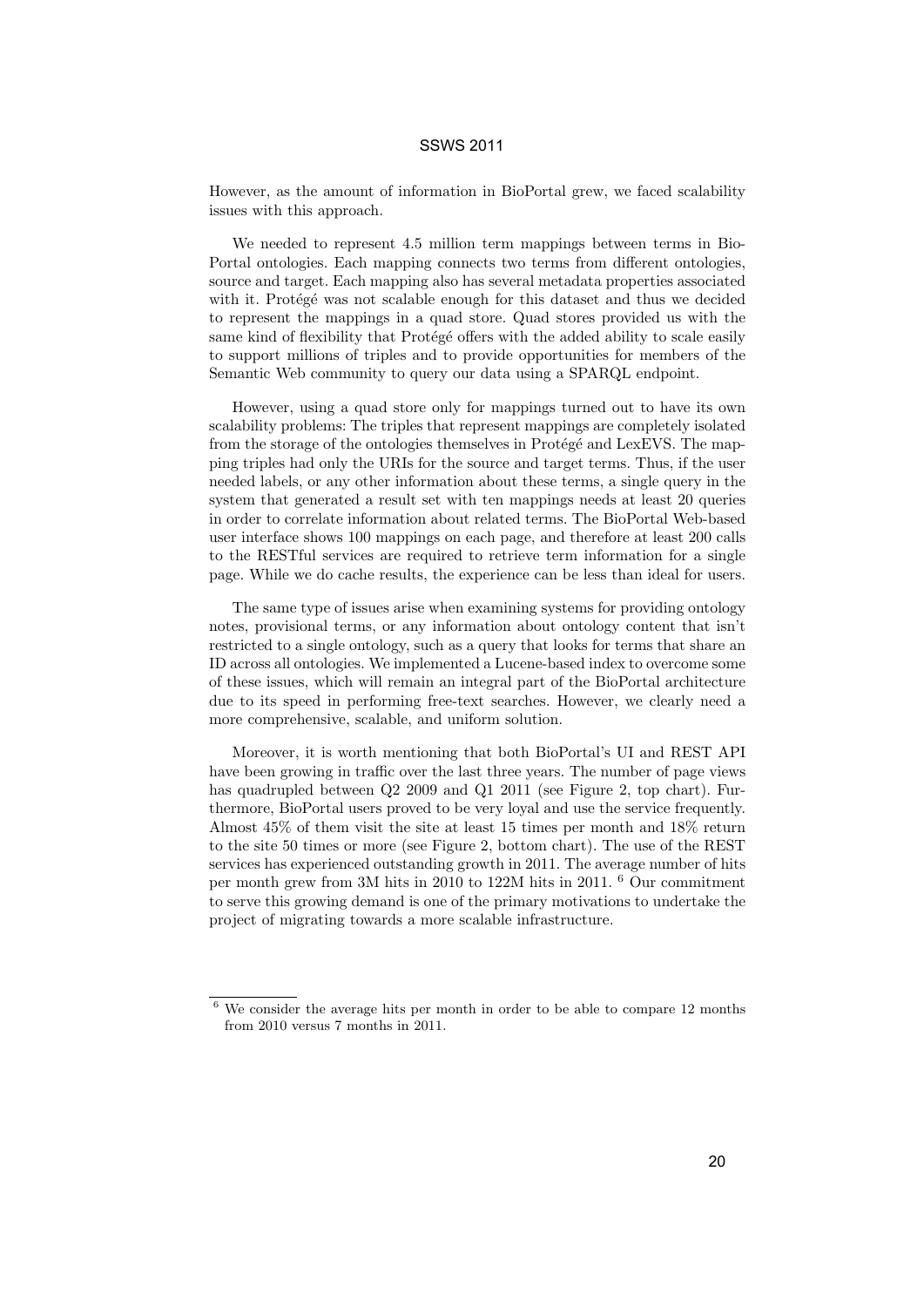



Fig. 2. BioPortal UI Traffic (per quarter, excluding Stanford) (top) and Returning visitors (bottom)

#### 3.2 BioPortal Ontologies

At the time of this writing, there are 284 ontologies in BioPortal. As we mentioned in Section 3.1, the BioPortal ontology repository supports various ontology formats. Table 3 shows the number of ontologies per format. You can see that 90% of the ontologies are either in OBO or OWL formats. Of that 90%, 59% are in OWL and 41% in OBO.

OBO has been the format used for many of biomedical ontologies. Recently, however, there has been a shift and today OWL is the most popular format. This shift is due to the standardization of OWL and the rise of standard tools such as reasoners, query engines and editors. Moreover, there are tools that allow us to transform OBO ontologies into OWL—such as the OWL API [9]—and therefore use RDF serializations to store OBO ontologies in a RDF database. This study covers both OBO and OWL; we leave the rest of the formats for future analyses.

In BioPortal, the metadata associated with each ontology follows the BioPortal Metadata Ontology.<sup>7</sup> This ontology is used to declare projects, authorship,

 $^7$  http://www.bioontology.org/wiki/index.php/BioPortal\_Metadata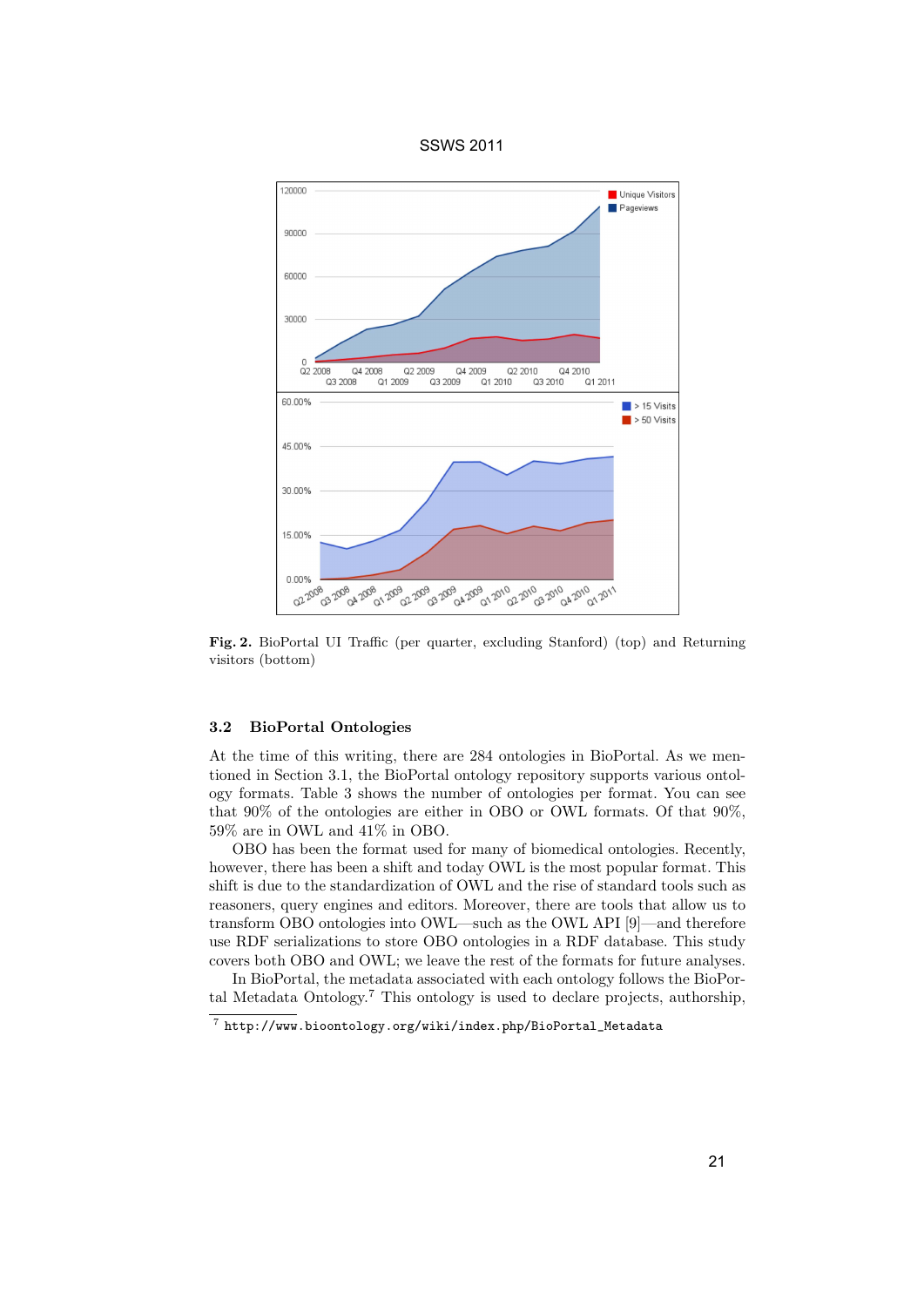| Format           | N. Ontologies |
|------------------|---------------|
| OWL              | 149           |
| OBO              | 105           |
| <b>RRF</b>       |               |
| PROTEGE          |               |
| <b>UMLS-RELA</b> |               |

Table 1. Ontology Format Occurrences in BioPortal

categories, coding schemes, users, etc. The details of classes and properties in this ontology are not relevant for this analysis; we will only look into the overall number of triples that we require for an ontology version. The average size of the metadata graph for the 284 ontologies is 38 triples without significant variability (94% of the ontologies are in the range [34,42]). In BioPortal, practically all the metadata are attached to an ontology version. Users can modify nearly every piece of metadata every time they submit a new ontology version. Thus, we will associate the cost of metadata triples to ontology versions rather than to the general concept of ontology.

There are large ontologies, such as the Gene Ontology (GO) with 73K terms in 738K triples, that get updated every day.<sup>8</sup> All of the versions of the Gene Ontology would expand to more than 350M triples. Today, we are not able to provide all the repository functions for every ontology version. Only ontology download is available for old versions. Capabilities such as term search and hierarchy visualization are accessible only for the latest version of each ontology.

For versioning, BioPortal deprecates ontologies using the Apple's "Time Machine" algorithm: keep all versions for the last 7 days; keep one most recent version per week for the last 30 days; keep one most recent version per 30 days from the beginning.<sup>9</sup> This logic applies only to ontologies automatically imported from remote locations. BioPortal keeps all manually submitted versions, because the number of versions of this kind is small.

Currently, BioPortal treats every ontology as a whole, including the materialization of all the owl:imports. Thus, if a small ontology imports a large one then the former becomes a large ontology. If we take into account that this problem gets reproduced for every version of that small ontology then we can end up with a very inefficient model that contains millions of duplicated items. Moreover, this model makes it very difficult to retrieve term provenance since many terms are duplicated in graphs where they do not originally belong.

Our hypothesis was that we could optimise the number of quads in the system by using a more granular model where owl:imports are not materialized and every ontology graph only contains its own RDF triples without the triples from the owl:imports ontologies. This type of granular model would economize the number of triples in our data store and, at the same time, enable provenance

 $^8$  http://bioportal.bioontology.org/ontologies/1070

 $^9$  http://en.wikipedia.org/wiki/Time\_Machine\_(Mac\_OS)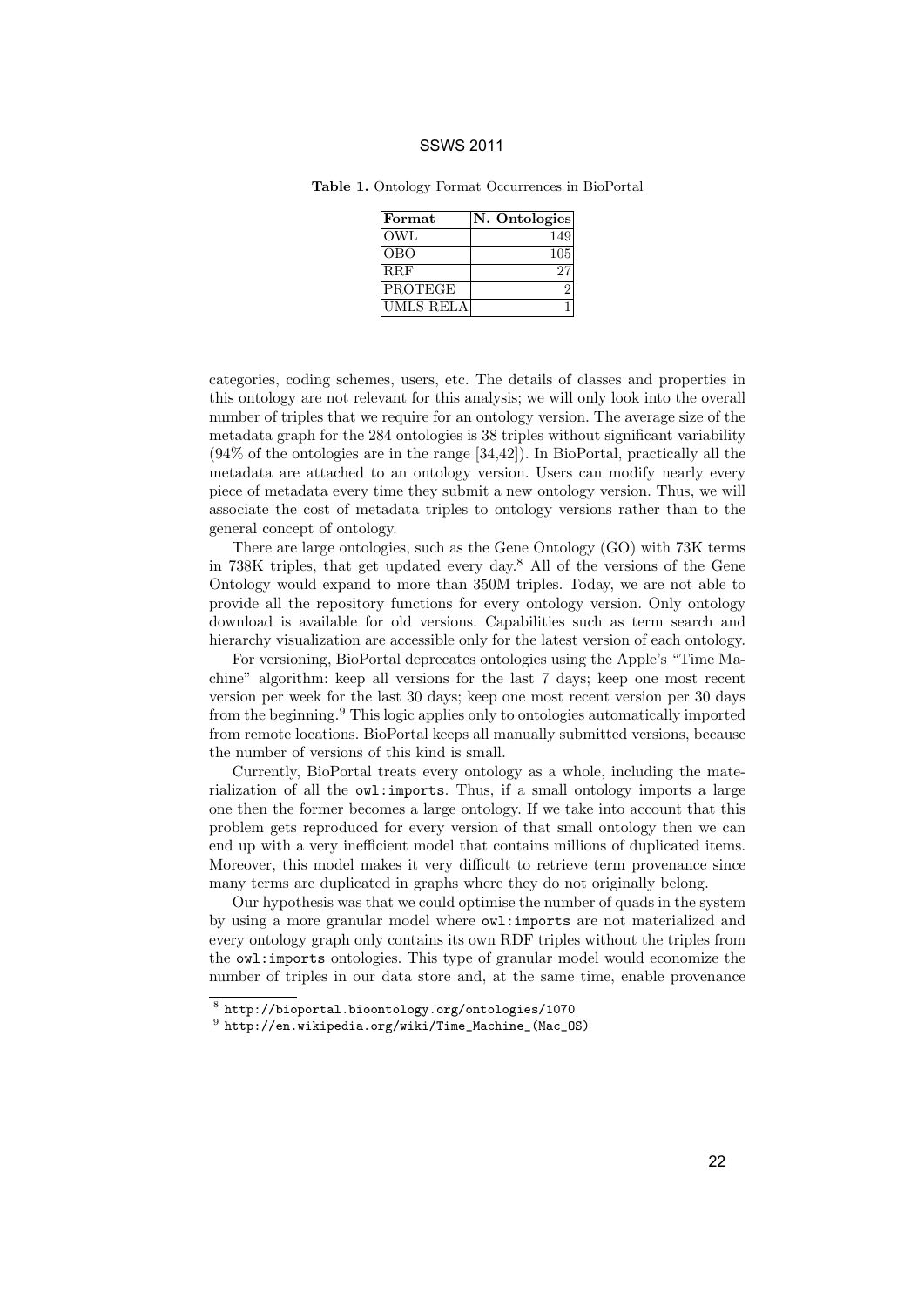



Fig. 3. Models: Per Graph Model vs Materialization of owl:imports

The upper part of Figure 3 depicts the import structure maintained by using named-graphs. The bottom part shows how ontologies are incorporated into other ontologies and how this model provokes a redundancy explosion. In order to see quantitatively the level of quad storage space optimisation that we can gain with an ontology-per-graph model we need to analyse the occurrences of owl:imports in the BioPortal repository.

In the next section, we analyse the size of BioPortal's data store in triples and the distribution of owl:imports in OWL ontologies.

#### 4 Quad Economic Analysis

We estimate the cost, in number of quads, of asserting all the OWL ontologies into a quad store. We also look at the scalability numbers in case that maintaining all versions of each ontology becomes a requirement.

OWL and OBO formats use different mechanisms for import. In order to incorporate ontologies in the OBO format into the import analysis we need to study further the compatibility of OBO imports with OWL imports. Thus, the numbers presented in Figures 4, 5 and 6 include only statistics about imports for ontologies in OWL format.

 $^\mathrm{10}$  Import-materialized and ontology-per-graph are key terms and we shall refer to them in following sections.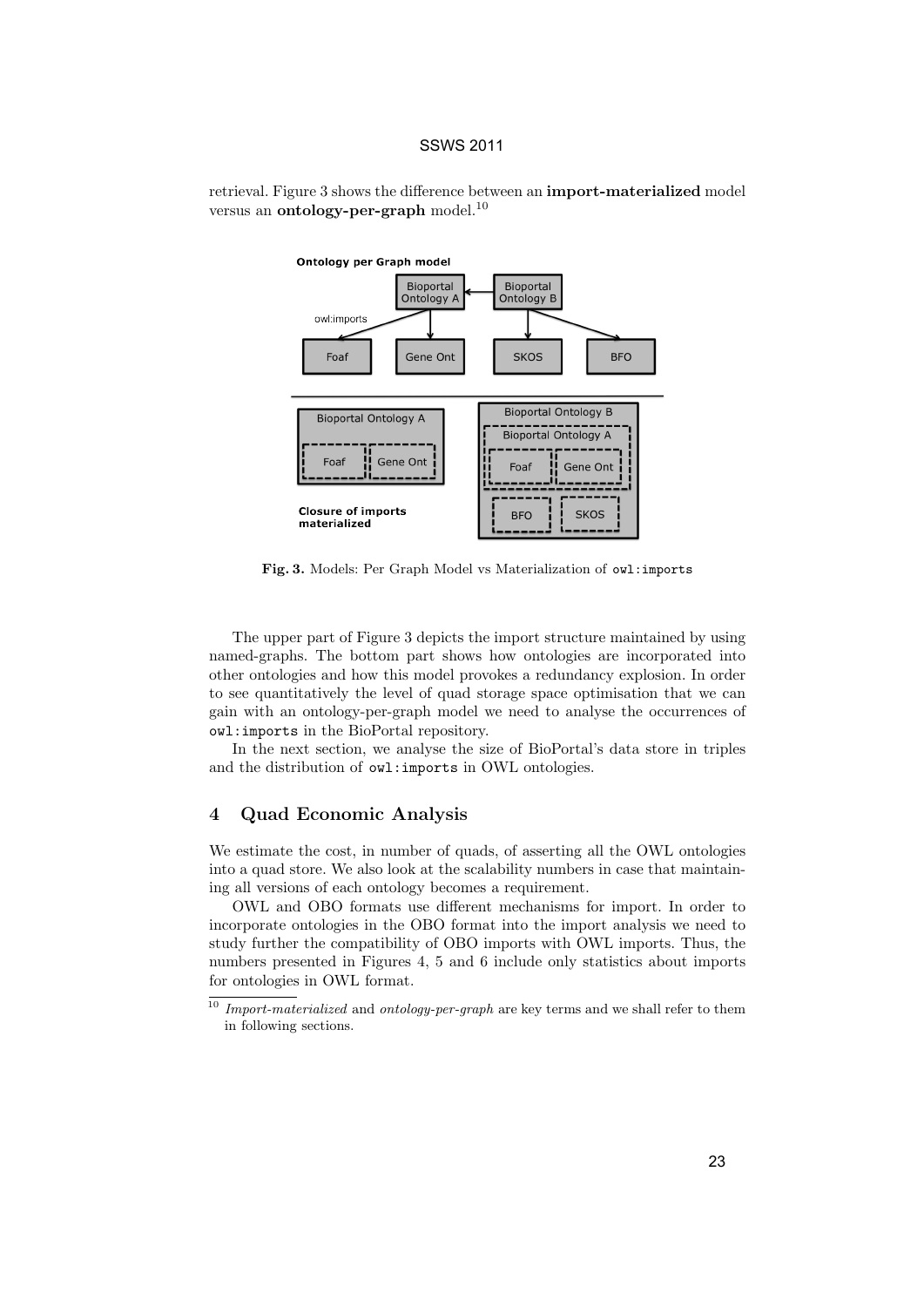

Fig. 4. Number of Imports per Ontology. Absolute numbers at the top, percentages at the bottom.

One of the questions to be answered is the optimisation ratio—in number of triples—when using an ontology-per-graph model rather than a closurematerialized model (see Section 2). This question is closely related to the number of owl:imports in our catalog. The owl:imports distribution gives us a mechanism to understand the level of reusability in the data store.

There are 299 ontologies in the import closure of the 149 OWL ontologies in BioPortal (i.e., if we follow all the owl:imports links from the 149 ontologies, we will create a set of 299 ontologies). These 299 OWL ontologies contain 303 owl:imports, the materialized import closure is a set of 495 owl:imports. Not all these 299 ontologies reside in BioPortal as first class citizens. Many of them are just pushed in the system as consequence of an owl:import. We do not have metadata for these ontologies. These ontologies could include FOAF or SKOS which are imported by several other ontologies but are not necessarily biomedical ontologies and thus they have not been submitted directly to BioPortal. From the 299 OWL ontologies in the study 165 are ontologies registered in BioPortal.

Figure 4 presents absolute numbers (top chart) and the percentages (bottom chart) of ontologies that have none, one, two or more than two imports. These numbers—from Figure 4—are not really conclusive by themselves, even though we can identify some tendencies. In order to extract conclusions, we also need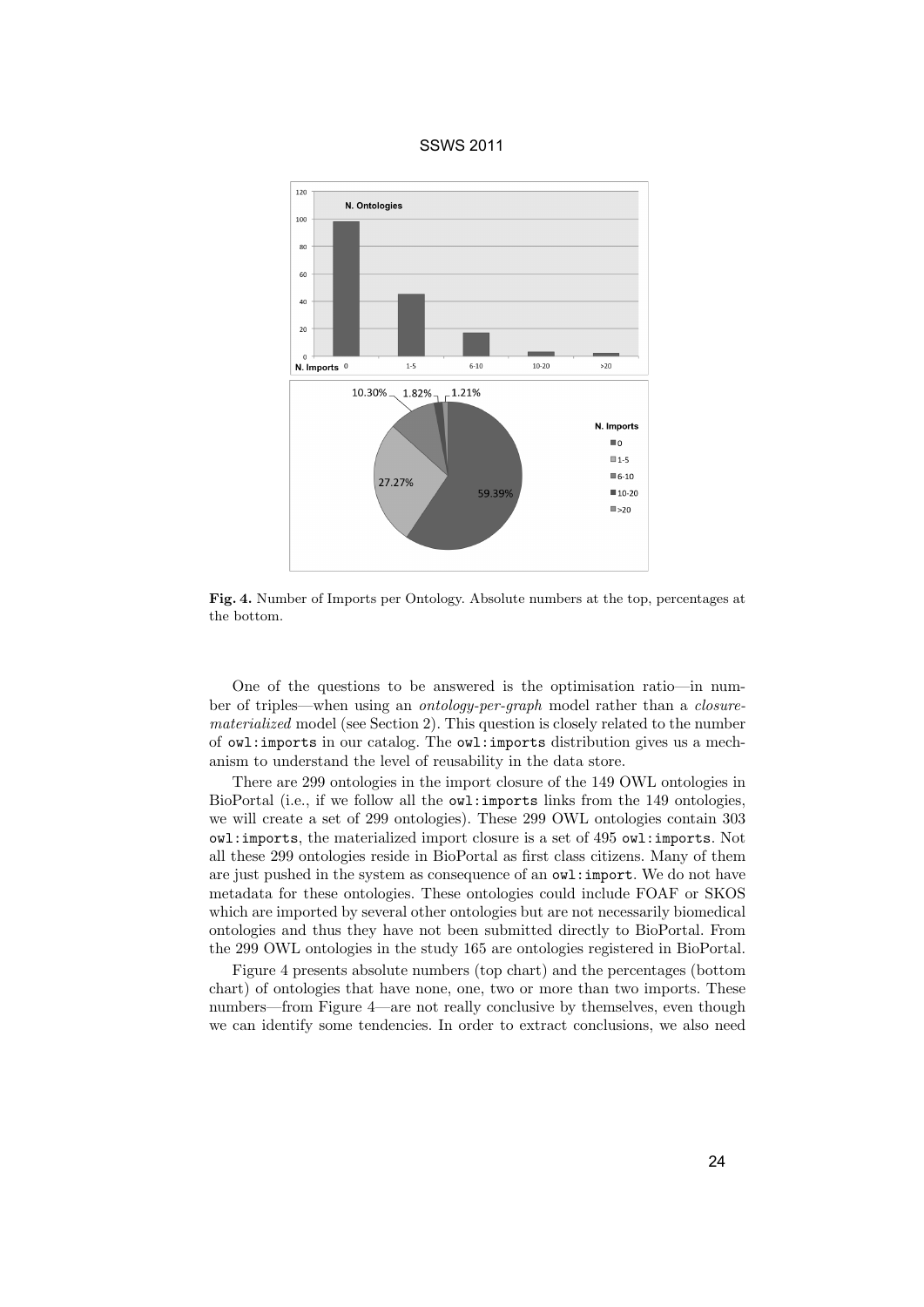

Fig. 5. Closure-Materialized Number of Triples Sum per Number of Imports. Number of imports on X Axis and number of triples on Y Axis

to know the ratio of reused triples. Figure 5 shows the distribution of number of triples, closure materialized, per number of imports. Ontologies that have no imports gather 5.4M triples in the system; ontologies with just one import 1.7M; none of the categories with imports from 2 to 9 reach 0.5M triples. For ontologies with more than 10 imports there is tendency change with a peak of  $2.1M$  triples generated.



Fig. 6. Closure-Materialized Number of Triples Sum per Number of Imports Grouped. Number of imports on X Axis and number of triples on Y Axis.

Figure 6 groups the data presented in Figure 5 into two different charts. The left-hand side groups the number of triples into three categories: (a) no imports, (b) more than 1 and less than 10 and (c) more than 10. The right-hand side shows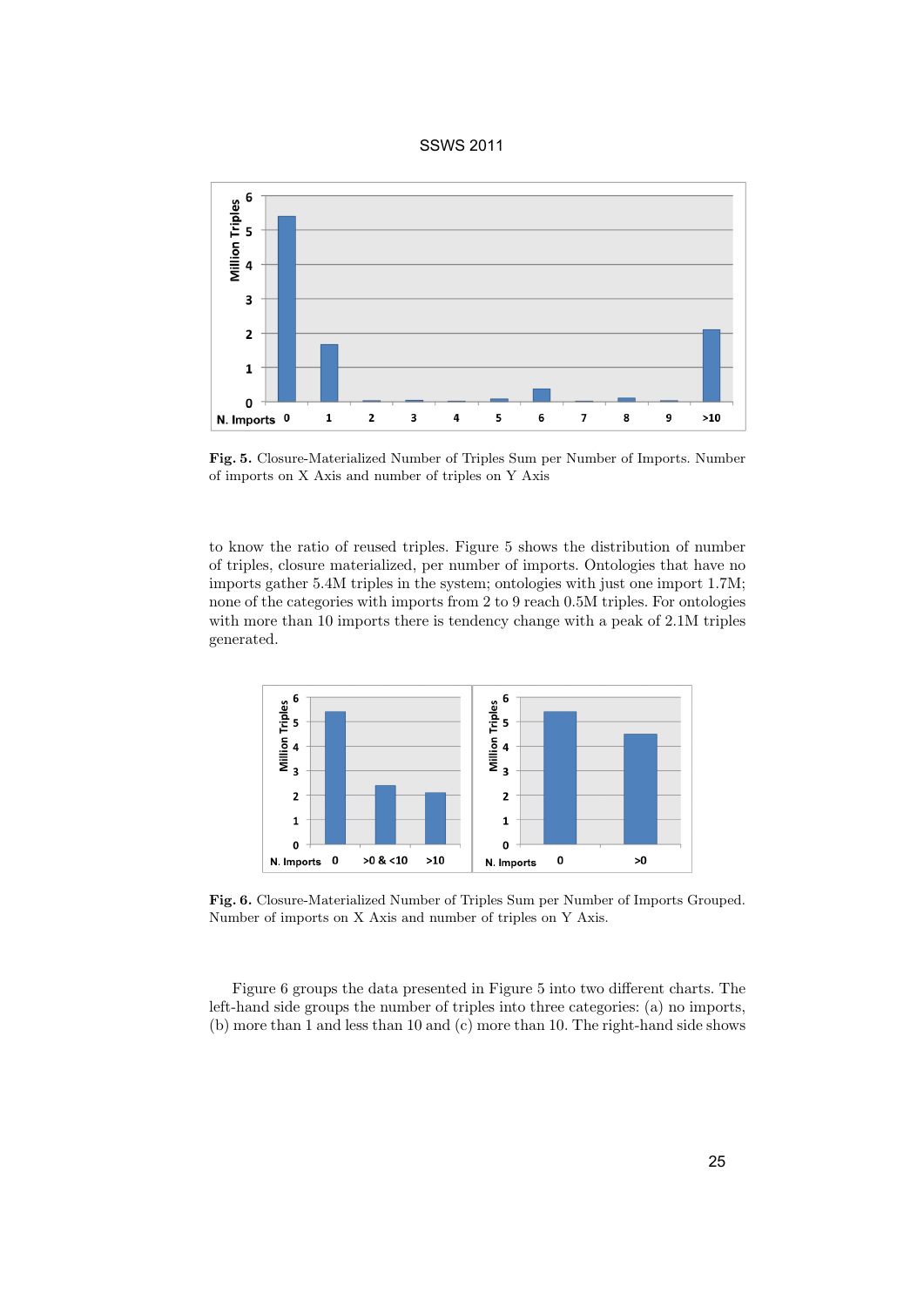the same number grouped in two categories, the ones with imports and the ones without. These two graphs are used in Section 5 for qualitative discussion.

In addition to the previous statistics we also measured various indicators per ontology. Table 2 shows the number of triples without materialized imports (T. Without C.), number with materialized imports (T. With C.), number of imports in closure (N. Import C), depth of tree closure (Depth TI), triples import ratio (I Ratio) and number of versions (NV). For practical reasons we only show a few records in Table 2, but it is worth mentioning that similar numbers have been collected for the 299 OWL ontologies. Note that the last column "NV - Number of Versions" only applies to BioPortal ontologies and not to ontologies fetched from the Web as part of an import. To calculate the ontology import ratio we simply calculate the percentage of triples brought via owl:imports against the ones held directly in the ontology, such that:

 $import\_ratio = 1 - (T. Without C./T. With C.)$ 

Table 2. Statistical Indicators Sample - Ontologies with more than 10 imports.

| $\sqrt{\frac{1}{2}}$ | T. Without C. T. With C N. Import C Depth TI I Ratio NV |           |                 |          |    |
|----------------------|---------------------------------------------------------|-----------|-----------------|----------|----|
| NIF.owl              |                                                         | 1,795,951 | 58              | 99.9%    |    |
| sopharm.owl          | 1.317                                                   | 359,087   | 24 <sub>1</sub> | 99.6%    |    |
| vo.owl               | 40,804                                                  | 45,557    | 16              | $10.2\%$ | 92 |
| aero.owl             | 698                                                     | 3,981     | 14              | 82%      |    |
| OntoDM.owl           | 4.685                                                   | 8.240     |                 | 43%      |    |
| ddi.owl              | 2,388                                                   | 5,347     | 10              | 55%      |    |

Table 3. Number of Triples and Versions for OBO and OWL Ontologies

|              |     |                   |       | II. Not Mat. I. Mat. N. Versions All V. Not Mat. All V. Mat. |        |
|--------------|-----|-------------------|-------|--------------------------------------------------------------|--------|
| OWL.         |     | $9.75M$ 14.65M    | 817   | 41.2M                                                        | 65.6M  |
| <b>OBO</b>   | N/A | 5.9M <sub>l</sub> | 3.022 | N/A                                                          | 593M   |
| <b>TOTAL</b> |     | $N/A$ 20.55M      | 3,839 | N/A                                                          | 658.5M |

The last indicative figures are shown in Table 3. This table includes:

- Number of triples without materialized imports (I. Not Mat.).
- Number of triples with materialized imports (I. Mat.).
- Number of versions (N. Versions).
- Number of triples for all the versions of all the ontologies without materialized imports (All V. Not Mat.).
- Number of triples for all the versions of all the ontologies import materialized (All V. Not Mat.).

After having presented several important aspects related to the data size in triples and the owl:imports distribution, we shall discuss how they impact the design and scalability of our quad storage in the next section.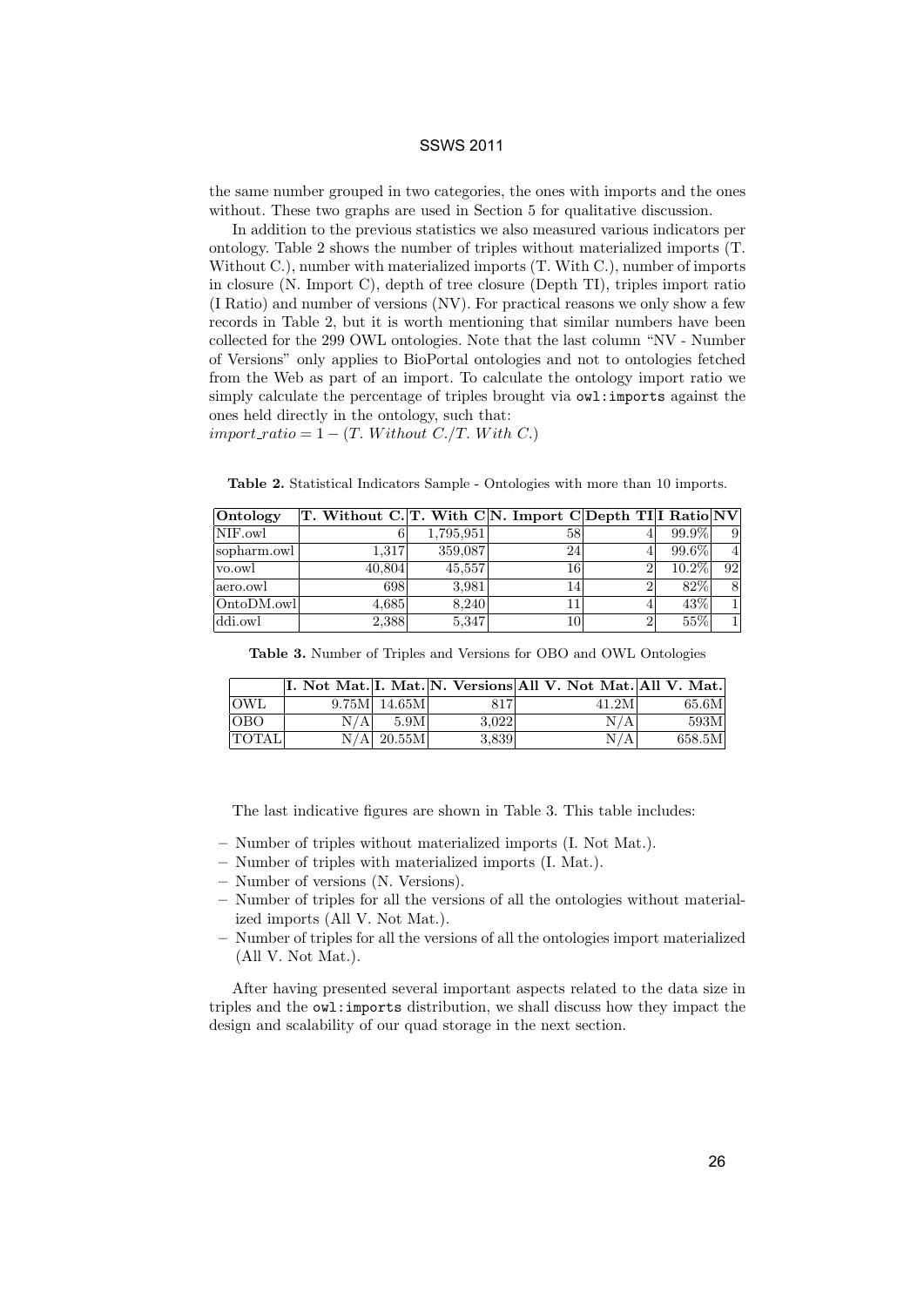#### 5 Discussion

Our initial hypothesis was to assume that we could optimise the number of quads in the system by using a more granular model where we do not materialize owl:imports and every ontology graph only contains its own RDF triples without bringing the triples from the  $\alpha \nu l$ : imports ontologies. In that sense, for the 165 biomedical ontologies in OWL, Figure 4 shows a steep tail distribution where 59% of the ontologies do not make use of  $ovl:$  imports at all. Therefore, they do not reuse any terms from other ontologies. The rest of the ontologies  $(40.6\%)$  use imports but the majority of them  $(27.27\%)$  contain a small number of imports, 5 imported ontologies or less. Ontologies with high levels of imports are rare in our catalog, just 3.03% have more than 10 imports and from those only 1.21% have more than 20. These figures let us conclude that the levels of reusability in OWL ontologies for the biomedical domain is low. We do not try to explain why this situation happens, but, arguably, the experts in the biomedical domain have adopted ontologies earlier than many others [13]; if do not often practice ontology reuse, works in other domains have an even longer way to go.

Next, we look more closely at what type of ontologies reuse other ontologies, in order to determine the effects in terms of storage requirements. Because most ontologies are self contained and they do not reuse other ontologies, even in the model where we do not materialize imports, not many ontology graphs will refer to other ontology graphs. However, if the 303 owl:imports are placed in the right place, then the ontology-per-graph model would optimize the dataset size. In an *ontology-per-graph* model, the ideal situation is to have the majority of the imports in the larger and most frequently updated ontologies. The rationale behind this conclusion is that, not all modules in a new version of an ontology would change. In those cases we only need to assert a new version for the updated modules and modify the metadata. Thus, we look at the relationship between ontology sizes, number of imports and update frequency.

Figures 5 and 6 give us the relationship between ontology size, in number of triples, and the level of modularity, in number of imports. Contrary to what one might expect, the larger the ontology, the fewer imports it has. In other words, larger ontologies that could benefit more from modularity actually are not modular in practice. The exception is the peak for "> 10" category in Figure 5, which has 2.1M triples. This peak is caused by two very modular ontologies that are also large, NIF and sopharm, with 58 and 24 imports respectively; and 1.7M and 300.5K triples respectively (see Table 2). However, ontologies like these are an exception. Within the 14 largest ontologies in our collection, all of them with more than 100K triples, NIF and sopharm are the only ontologies with more than 2 imports and with more than 10% of reused import ratio. Thus, we can conclude that the size of the ontology is not directly related to the number of imports.

Next, we look at the absolute numbers for ontology sizes (Table 3). We can calculate the percentage of saved triples for the latest ontology versions if we materialize the imports,  $1 - (I. Not Mat. / I. Mat.)$ . The percentage obtained is 33.4% for the last snapshot and, for all versions, it goes up to 37.2%. These per-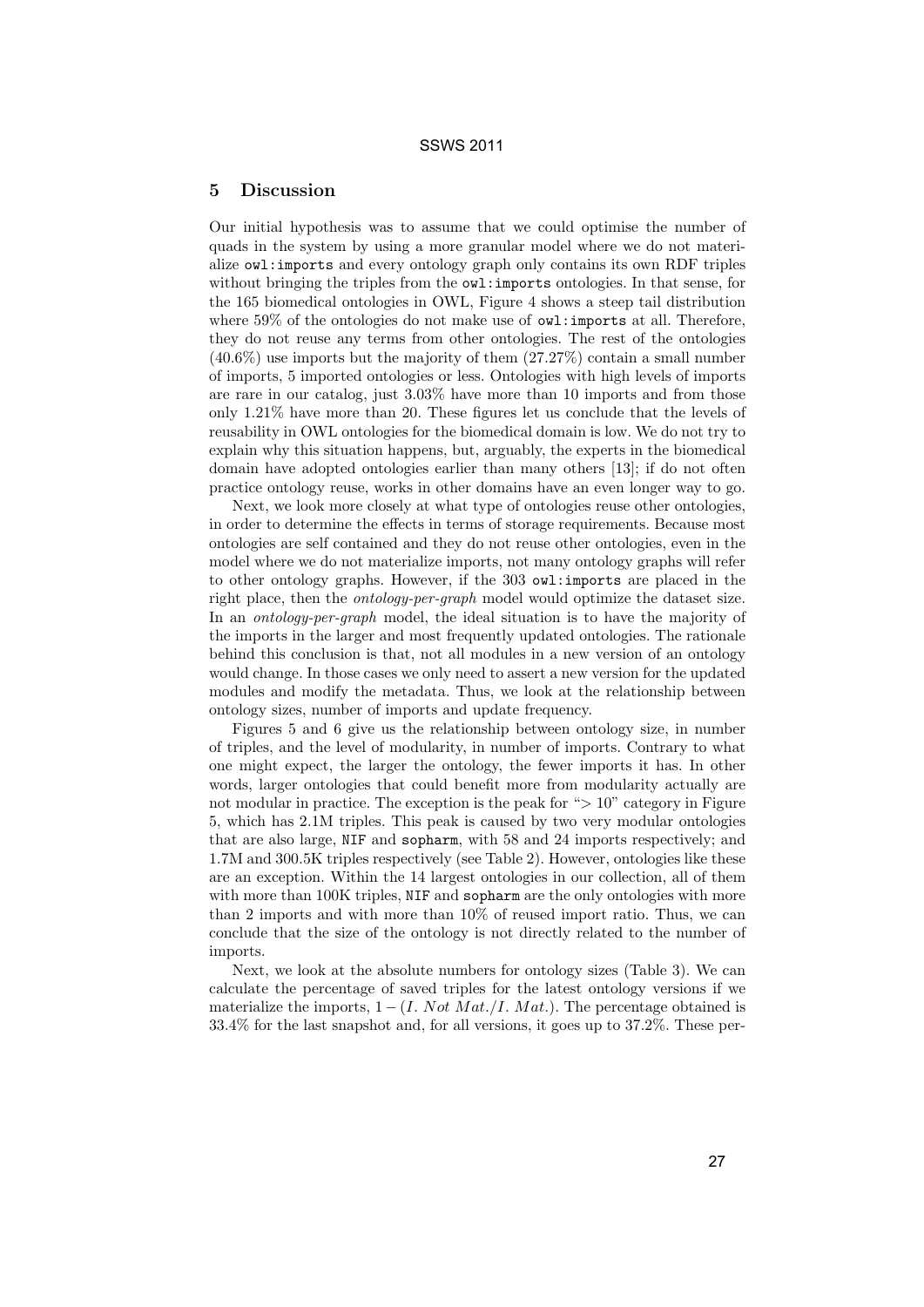centages show that, even though the level of re-usability in the OWL ontologies is very low, we can still save more than one third of the storage by moving to an ontology-per-graph model. Moreover, that model also provides the requirements to track provenance and implement versioning.

One of the columns in Table 3 also shows the size of the OBO ontologies, but only for the import-materialized case. The last snapshot of the OBO ontologies contains 5.9M triples. However, historically BioPortal has a larger number of versions (3,022) for OBO ontologies than for OWL because they get updated more frequently and also because OBO was the predominant format in the past. This large number of versions makes the total number of triples to be 593M. We hope that, once OBO ontologies use a more explicit import mechanism or their developers switch to OWL, we will be able to save on the storage at a ratio that is similar to the one that we observed for OWL Ontologies.

One of the motivations to maintain an import-materialized model is to facilitate SPARQL query construction. There will be cases in which we need to run queries on a set of ontologies —and not over the global graph. In an *import*materialized model, one ontology is reflected by one graph only, and thus queries targeting specific ontologies are easy to write. In a ontology-per-graph model, one ontology is reflected by a closure of tree imports, which can potentially complicate the query construction. It is possible to argue that, depending on the complexity of the owl:imports network, it might not be feasible to construct queries with hundreds or thousands of GRAPH or FROM NAMED clauses. You could even argue that for a very large owl:imports network the size of the SPARQL query string could become problematic. Even though all these arguments are based on solid foundations, they would not be valid for BioPortal's case. The statistics collected in Section 4 show that:

- 1. 59% of the ontologies would be reflected by just one graph, because they do not have imports.
- 2. The largest import closure contains 58 items, which is far from being the potential cause of a problem. 58 graph clauses to construct an RDF data set should not be a problem for any of the quad stores listed in Section 2.
- 3. The maximum depth of the import tree is 4 levels, and thus calculating the import closure will never steal many computational cycles. Moreover, the number of imports in the system makes it feasible to pre-cache all of them at the application level. With this approach, the application would not have to go back and forth to the SPARQL endpoint in order to calculate the closures.

To conclude, our analysis shows that, on the one hand, ontology reuse is still far from being the norm, but, on the other, effective reuse is a goal worth pursuing: as ontologies become larger in size, the level of reuse can have significant implications for the scalability of the ontology storage systems.